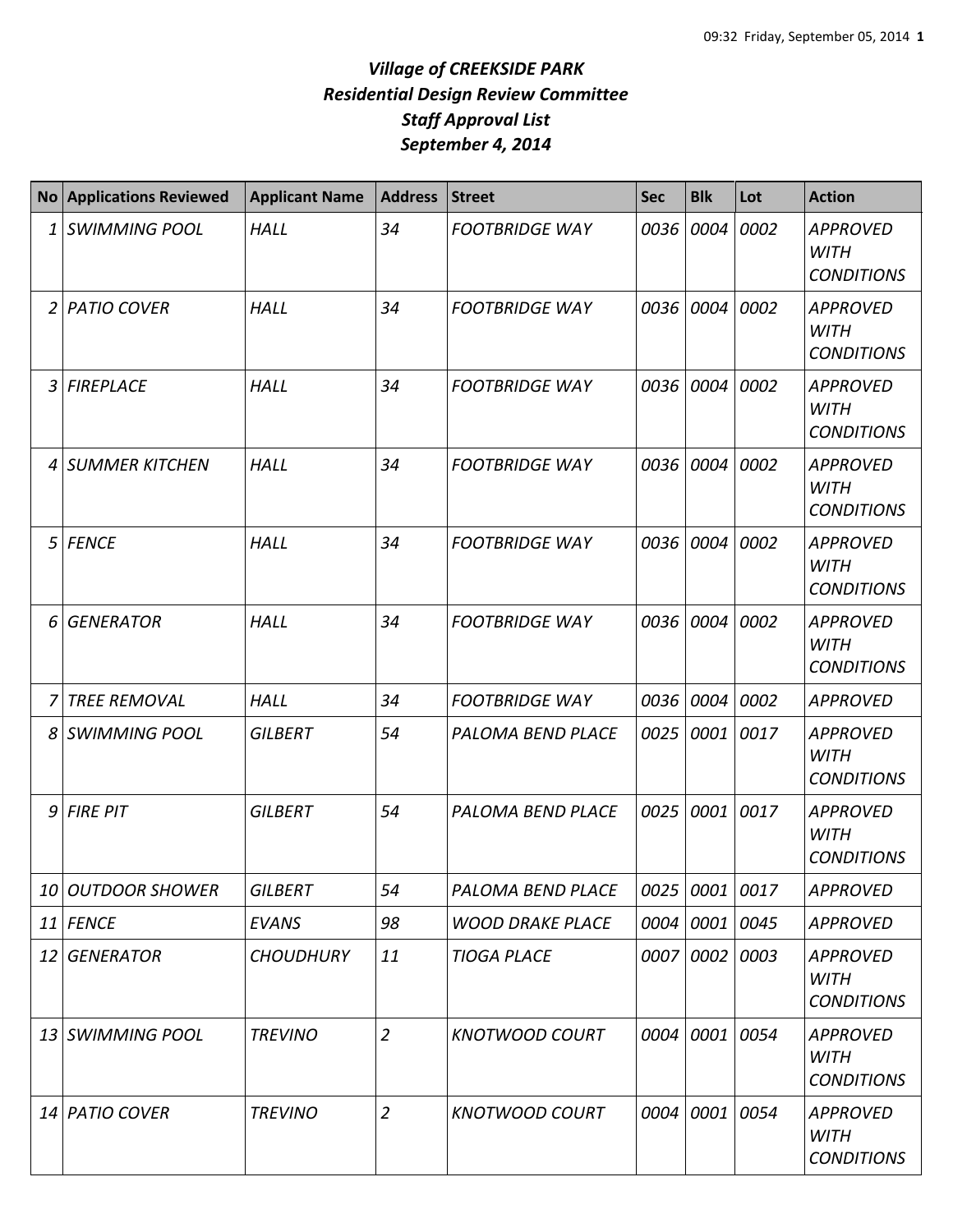| <b>No</b> | <b>Applications Reviewed</b> | <b>Applicant Name</b> | <b>Address</b> | <b>Street</b>              | Sec  | <b>Blk</b>     | Lot  | <b>Action</b>                                       |
|-----------|------------------------------|-----------------------|----------------|----------------------------|------|----------------|------|-----------------------------------------------------|
| 15        | <b>SCREENS</b>               | <b>SCHNEIDER</b>      | 11             | <b>BUTTERNUT GROVE PL</b>  | 0004 | 0001           | 0012 | <b>APPROVED</b>                                     |
| 16        | <b>GENERATOR</b>             | <b>JACKSON</b>        | 23             | <b>PONDERA POINT DR</b>    | 0013 | 0001           | 0017 | <b>APPROVED</b><br><b>WITH</b><br><b>CONDITIONS</b> |
| 17        | <b>GENERATOR</b>             | <b>MERCHANT</b>       | 67             | <b>S BEECH SPRINGS CIR</b> | 0010 | 0003           | 0022 | <b>APPROVED</b><br><b>WITH</b><br><b>CONDITIONS</b> |
| 18        | <b>PLAY STRUCTURE</b>        | PERRY                 | 95             | <b>N BACOPA DRIVE</b>      | 0007 | 0006           | 0012 | <b>APPROVED</b>                                     |
| 19        | <b>SWIMMING POOL</b>         | LAGARCE               | 14             | <b>CAPRICE BEND PLACE</b>  | 0012 | 0001           | 0004 | <b>APPROVED</b><br><b>WITH</b><br><b>CONDITIONS</b> |
| 20        | <b>SWIMMING POOL</b>         | <b>DOLENAK</b>        | 67             | PALOMA BEND PLACE          | 0025 | 0001           | 0013 | <b>APPROVED</b><br><b>WITH</b><br><b>CONDITIONS</b> |
| 21        | WALKWAY                      | <b>STRAUSS</b>        | 47             | <b>CAPRICE BEND PLACE</b>  | 0012 | 0002           | 0005 | <b>APPROVED</b><br><b>WITH</b><br><b>CONDITIONS</b> |
| 22        | PAVING                       | <b>VANDERDYS</b>      | 27             | <b>TIOGA PLACE</b>         | 0007 | 0002           | 0007 | <b>APPROVED</b>                                     |
| 23        | <b>FENCE STAIN</b>           | <b>MARITNEZ</b>       | 251            | <b>NEW HARMONY TRAIL</b>   | 0014 | 0005           | 0005 | <b>APPROVED</b>                                     |
| 24        | <b>SWIMMING POOL</b>         | YSUSI                 | 11             | <b>BLACK SPRUCE COURT</b>  | 0018 | 0001           | 0085 | <b>APPROVED</b><br><b>WITH</b><br><b>CONDITIONS</b> |
| 25        | PERGOLA                      | YSUSI                 | 11             | <b>BLACK SPRUCE COURT</b>  | 0018 | 0001           | 0085 | <b>APPROVED</b><br><b>WITH</b><br><b>CONDITIONS</b> |
|           | 26 SUMMER KITCHEN            | YSUSI                 | 11             | <b>BLACK SPRUCE COURT</b>  |      | 0018 0001 0085 |      | <b>APPROVED</b><br>WITH<br><b>CONDITIONS</b>        |
|           | 27 DECK                      | YSUSI                 | 11             | <b>BLACK SPRUCE COURT</b>  | 0018 | 0001 0085      |      | <b>APPROVED</b>                                     |
|           | 27 SWIMMING POOL             | <b>MILLICHAP</b>      | 34             | <b>BEACONS LIGHT PLACE</b> |      | 0019 0001 0025 |      | <b>APPROVED</b><br><b>WITH</b><br><b>CONDITIONS</b> |
|           | 28 SUMMER KITCHEN            | <b>MILLICHAP</b>      | 34             | <b>BEACONS LIGHT PLACE</b> | 0019 | 0001           | 0025 | <b>APPROVED</b><br><b>WITH</b><br><b>CONDITIONS</b> |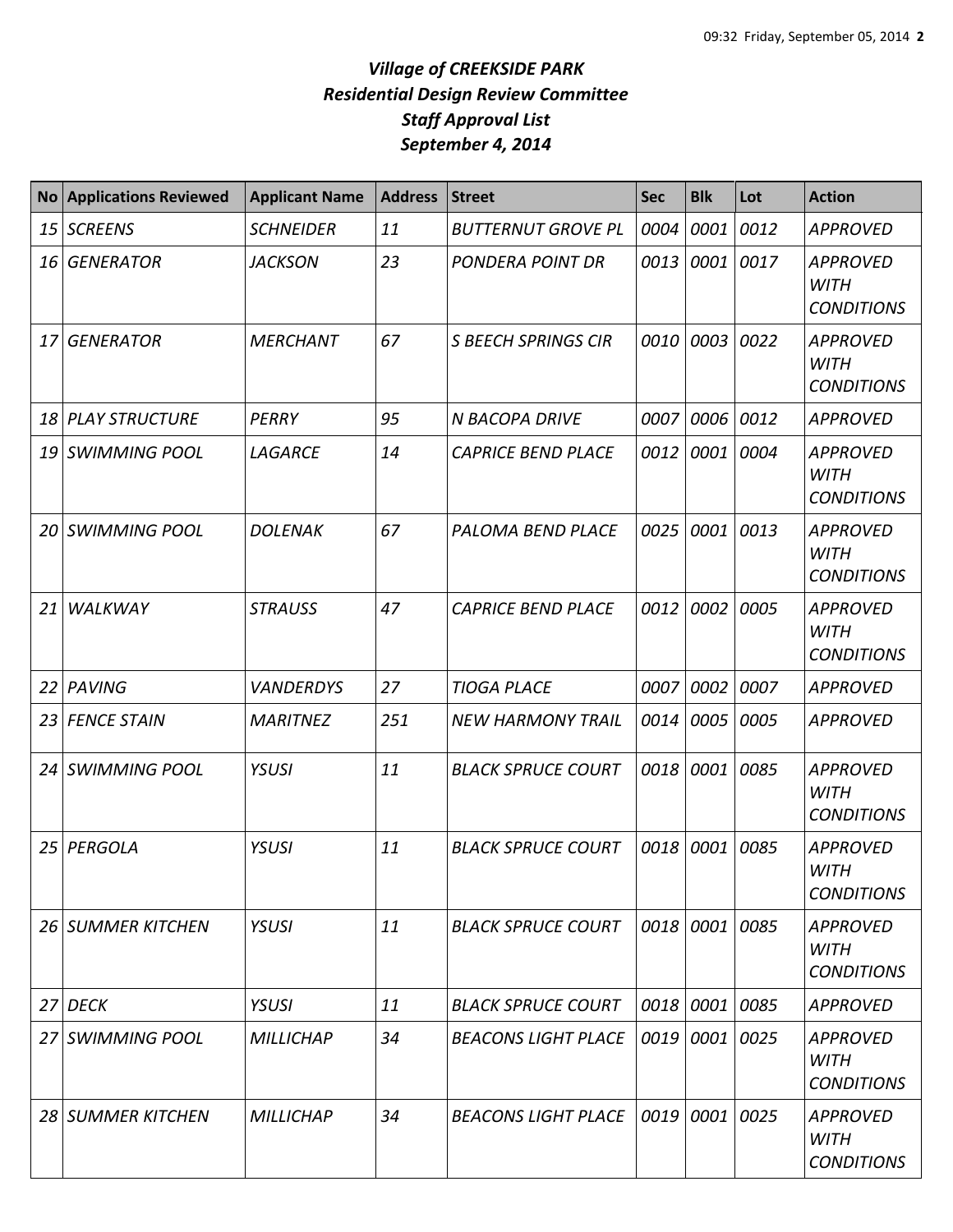| <b>No</b> | <b>Applications Reviewed</b> | <b>Applicant Name</b> | <b>Address</b> | <b>Street</b>               | <b>Sec</b> | <b>Blk</b>     | Lot  | <b>Action</b>                                       |
|-----------|------------------------------|-----------------------|----------------|-----------------------------|------------|----------------|------|-----------------------------------------------------|
| 29        | PAVING                       | <b>MILLICHAP</b>      | 34             | <b>BEACONS LIGHT PLACE</b>  | 0019       | 0001           | 0025 | <b>APPROVED</b>                                     |
|           | 30 PERGOLA                   | <b>FLORES</b>         | 27             | <b>SPINCASTER DRIVE</b>     | 0030       | 0001           | 0034 | <b>APPROVED</b><br><b>WITH</b><br><b>CONDITIONS</b> |
| 31        | <b>PLAY STRUCTURE</b>        | <b>ESPINOSA</b>       | 42             | <b>WHISPERING THICKET</b>   | 0009       | 0001           | 0026 | <b>APPROVED</b>                                     |
| 32        | <b>PLAY STRUCTURE</b>        | <b>FLORES</b>         | 26             | <b>NAGSHEAD PLACE</b>       | 0021       | 0001           | 0034 | <b>APPROVED</b>                                     |
| 33        | <b>SWIMMING POOL</b>         | <b>GOODFELLOW</b>     | 39             | <b>OVERLAND HEATH DR</b>    | 0018       | 0004           | 0010 | <b>APPROVED</b><br><b>WITH</b><br><b>CONDITIONS</b> |
| 34        | <b>FENCE</b>                 | <b>GOODFELLOW</b>     | 39             | <b>OVERLAND HEATH DR</b>    | 0018       | 0004           | 0010 | <b>APPROVED</b><br><b>WITH</b><br><b>CONDITIONS</b> |
| 35        | <b>FENCE STAIN</b>           | <b>COOPER</b>         | 91             | <b>S BEECH SPRINGS CIR</b>  | 0010       | 0003           | 0016 | <b>APPROVED</b>                                     |
| 36        | <b>SWIMMING POOL</b>         | <b>GRAHAM</b>         | 6              | <b>QUIET YEARLING PL</b>    | 0001       | 0001 0011      |      | <b>APPROVED</b><br><b>WITH</b><br><b>CONDITIONS</b> |
| 37        | <b>ARBOR</b>                 | <b>GRAHAM</b>         | 6              | <b>QUIET YEARLING PL</b>    | 0001       | 0001           | 0011 | <b>APPROVED</b><br><b>WITH</b><br><b>CONDITIONS</b> |
| 38        | PERGOLA                      | LIOU                  | 23             | <b>QUIET YEARLING PLACE</b> | 0001       | 0001           | 0018 | APPROVED                                            |
| 39        | PATIO                        | <b>LIOU</b>           | 23             | <b>QUIET YEARLING PLACE</b> | 0001       | 0001 0018      |      | <b>APPROVED</b>                                     |
| 40        | PERGOLA                      | <b>KHOURY</b>         | 101            | <b>SUNDOWN RIDGE PL</b>     | 0016       | 0001           | 0025 | <b>APPROVED</b><br><b>WITH</b><br><b>CONDITIONS</b> |
| 41        | <b>WALKWAYS</b>              | <b>KHOURY</b>         | 101            | <b>SUNDOWN RIDGE PL</b>     | 0016       | 0001 0025      |      | APPROVED                                            |
|           | 42 SWIMMING POOL             | <b>ORDIALES</b>       | 31             | <b>SAWBRIDGE CIRCLE</b>     | 0029       | 0002 0006      |      | <b>APPROVED</b><br><b>WITH</b><br><b>CONDITONS</b>  |
|           | 43 PERGOLA                   | <b>ORDIALES</b>       | 31             | <b>SAWBRIDGE CIRCLE</b>     | 0029       | 0002           | 0006 | <b>APPROVED</b><br><b>WITH</b><br><b>CONDITONS</b>  |
| 44        | <b>DECK</b>                  | <b>ORDIALES</b>       | 31             | <b>SAWBRIDGE CIRCLE</b>     | 0029       | 0002           | 0006 | <b>APPROVED</b>                                     |
|           | 45 FENCE                     | <b>CASTILLA</b>       | 19             | <b>GRANITE PATH PLACE</b>   | 0004       | 0003 0013      |      | <b>APPROVED</b>                                     |
| 46        | <b>FENCE STAIN</b>           | <b>CASTILLA</b>       | 19             | <b>GRANITE PATH PLACE</b>   | 0004       | 0003 0013      |      | <b>APPROVED</b>                                     |
|           | 47 FENCE                     | <b>GARZON</b>         | 54             | <b>WHISPERING THICKET</b>   |            | 0009 0001 0029 |      | <b>APPROVED</b>                                     |